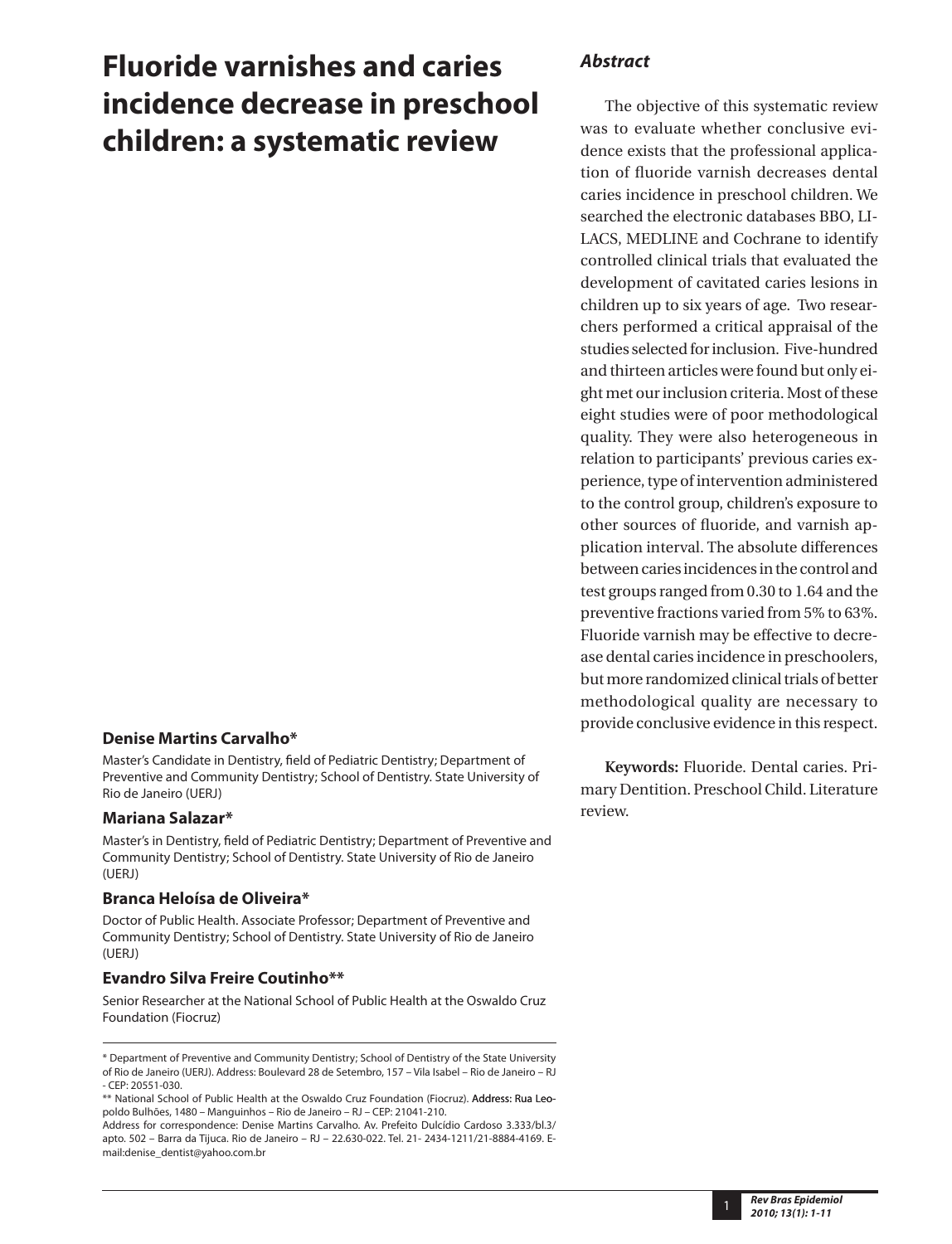### **INTRODUCTION**

In Brazil, 27% of children ages 18 to 36 months have dental caries. At age five, 60% of the population experience dental caries and every child has, on average, three carious, missing or filled primary teeth.<sup>1</sup>

Dental caries is also one of the most common chronic diseases among North American children, with the prevalence of this condition equal to 28% for the two to five-year old age group. Untreated caries lesions occur twice as frequently in children of low socioeconomic levels, and may cause pain, affect how they look and interfere in a child's daily activities.<sup>2</sup>

The use of fluoride in water supplies, toothpastes and professionally applied by dentists is considered to be a key means of preventing dental caries.3 Children 5 to 16 years of age who are exposed to fluorides regularly through their toothpaste, mouthwashes, gels or varnishes show 26% fewer carious, missing or filled permanent teeth, regardless of their having access to fluoridated water.<sup>4</sup> However, little information exists on how effective these products are in primary dentition.3 The earliest fluoride varnishes were developed in the 1960's so that dentists could perform topical applications of fluoride in a way that provided more prolonged contact of this substance with dental enamel without increasing the time involved in a visit to the dentist. There are currently various commercial formulations of fluoride varnishes, such as: Duraphat® (5% NaF - Sodium fluoride), Duraflor® (5% NaF) and Fluor Protector® (1% Difluorsilano).5

Fluoride varnishes have been described as the most convenient means of having preschoolers use professionally-applied topical fluoride, based on the premise that they are easy to apply and well tolerated. The time required to apply the varnish varies from 1 to 4 minutes per patient, depending on the number of teeth present, and immediately following application the child can close his mouth because the varnish hardens on contact with saliva and forms a film that adheres to tooth surfaces. It is, however, recommended that patients avoid eating for two hours following application of the varnish and not brush their teeth that same day. This allows the varnish to remain in contact with the dental enamel for several hours.3,5,6

Given that dental caries still represent a public health problem that negatively affects the lives of many children and their families, and that the use of fluoride varnishes has been proposed as a means of preventing and limiting this disease in preschoolers, it is critical that dentists and health services planners be familiar with the true range of benefits that fluorides offer for primary teeth.

The objective of this systematic review is to assess whether there is evidence that professional application of fluoride varnish reduces the incidence of dental caries in primary dentition in children of up to six years of age.

# **METHODOLOGY**

A systematic review of the literature was conducted following the methodology proposed in Higgins & Green.7

## **Inclusion criteria**

Articles were included based on the following criteria:

- · Type of study: randomized, controlled clinical trials or *quasi-*randomized studies.
- Type of population: children of up to six years of age, regardless of their caries experience at the start of the study (initial dmfs  $\geq$  0).
- · Type of intervention: application of topical fluoride in the form of a varnish, to primary dentition, in any quantity, concentration or application interval, on surfaces selected or not, using any application technique.
- · Outcome: incidence of caries, given the presence of a cavitated lesion (level of detection C2 - enamel caries, or C3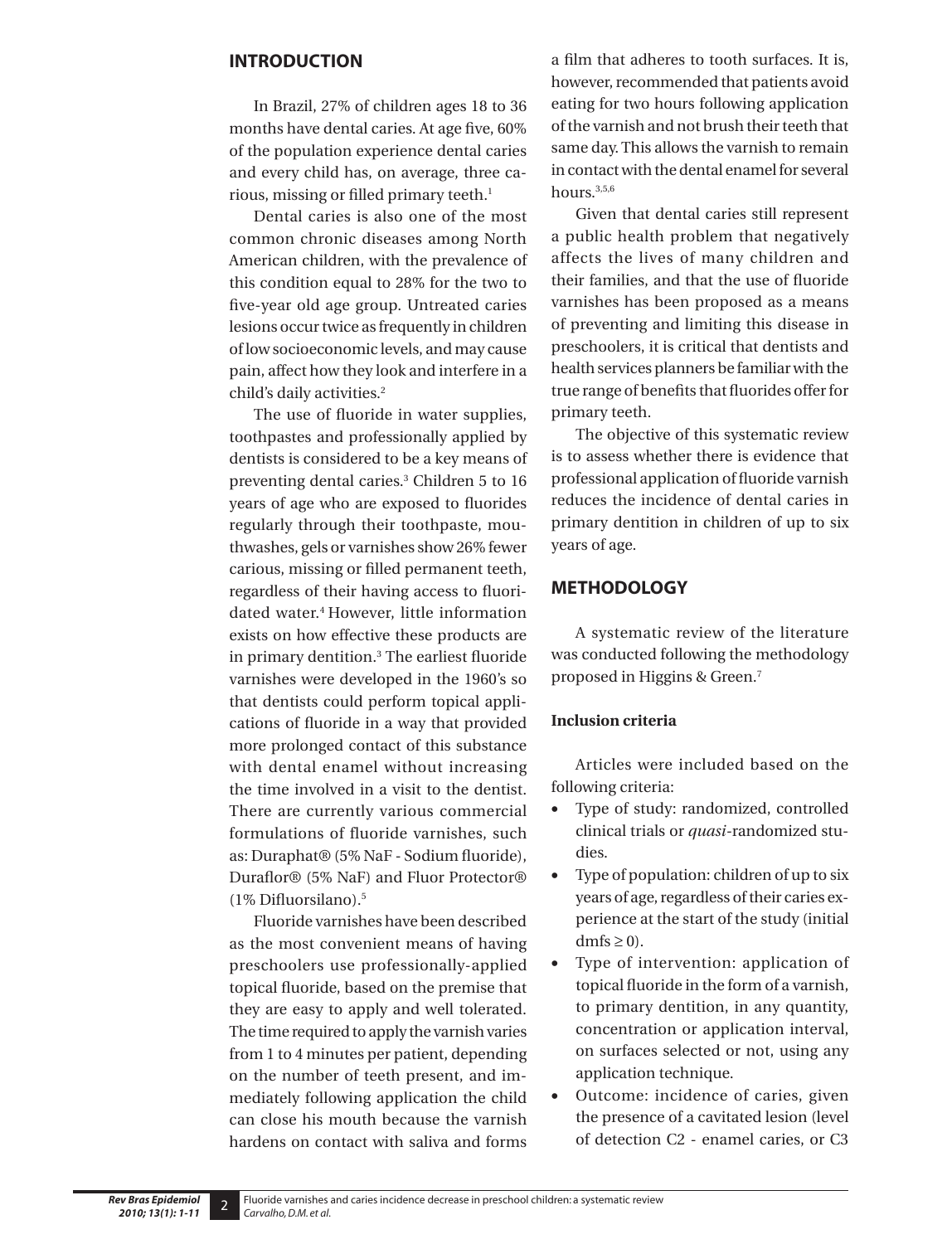- dentine caries) in primary dentition (dmfs).

· Languages: English, Spanish or Portuguese;

It was also determined that if we found:

- · More than one article that referred to the same study, the one with the longest follow-up period would be included.
- · Studies assessing caries incidence in primary and permanent teeth, only those showing specific results for primary dentition would be included.

# **Exclusion criteria**

Publications excluded were those that used the split-mouth design and intentionally administered other fluoride products, in addition to the varnish, to the test or control group (unequal co-intervention).

# **Search strategy**

Bibliographic searches were conducted of the BBO and LILACS databases using the terms "fluoride varnish", "barnices fluorados" and "verniz fluoretado". The terms "fluoride varnish" and "dental caries" were used on the Medline database and, in order to increase the specificity of the search, the filters "humans" and "all child" were added. Next, a search was performed of the Cochrane Library, using the expressions "fluoride varnish", "dental caries" and "child". We sought to identify all articles related to the topic published up to December 2008. The titles and abstracts of the articles thus identified were independently evaluated by two researchers in order to verify whether they met the criteria for inclusion in the review. Using this process, in cases where it was not possible to determine whether or not an article should be included, it was called up and read in full. The final decision on which articles would be included in the review was made by consensus.

# **Method for evaluating the studies**

The articles included in this review were

analyzed according to the following aspects:

- a) Type of population and sample size: age group, geographic location (country and city), information on access to a fluoridated water supply and number of participants;
- b) Randomization and allocation concealment: description of the method used to assign the individuals to test and control groups.
- c) Type of intervention used in the test group (type of product applied, concentration, periodicity, means of application) and in the control group (no treatment, placebo or water).
- d) Comparability between the test and control groups at the baseline: description of the characteristics of the test and control groups in order to assess their equivalence at the start of the trial.
- e) Masking: the means used to blind the examiners, the caregivers and the children receiving treatment.
- f) Quality of outcome assessment: intra and inter-examiner reliability.
- g) Duration of the study: duration of the follow-up period.
- h) Attrition: number of dropouts and description of what caused them.
- i) Results: increase in caries in the test and control groups, along with their respective standard deviations and preventive fraction.
- 1) Adherence to treatment and side effects: complaints from the subjects about side effects or discomfort caused by the treatment.

Jadad's scale<sup>8</sup> was used for qualitative ranking of the publications. This instrument was used to assign ratings to the studies, which varied from zero to five, based on the following criteria: method of randomization, method of blinding and description of withdrawals and dropouts.

# **RESULTS**

Out of 513 articles identified in the bibliographic searches of the LILACS, BBO and Medline databases, only eight were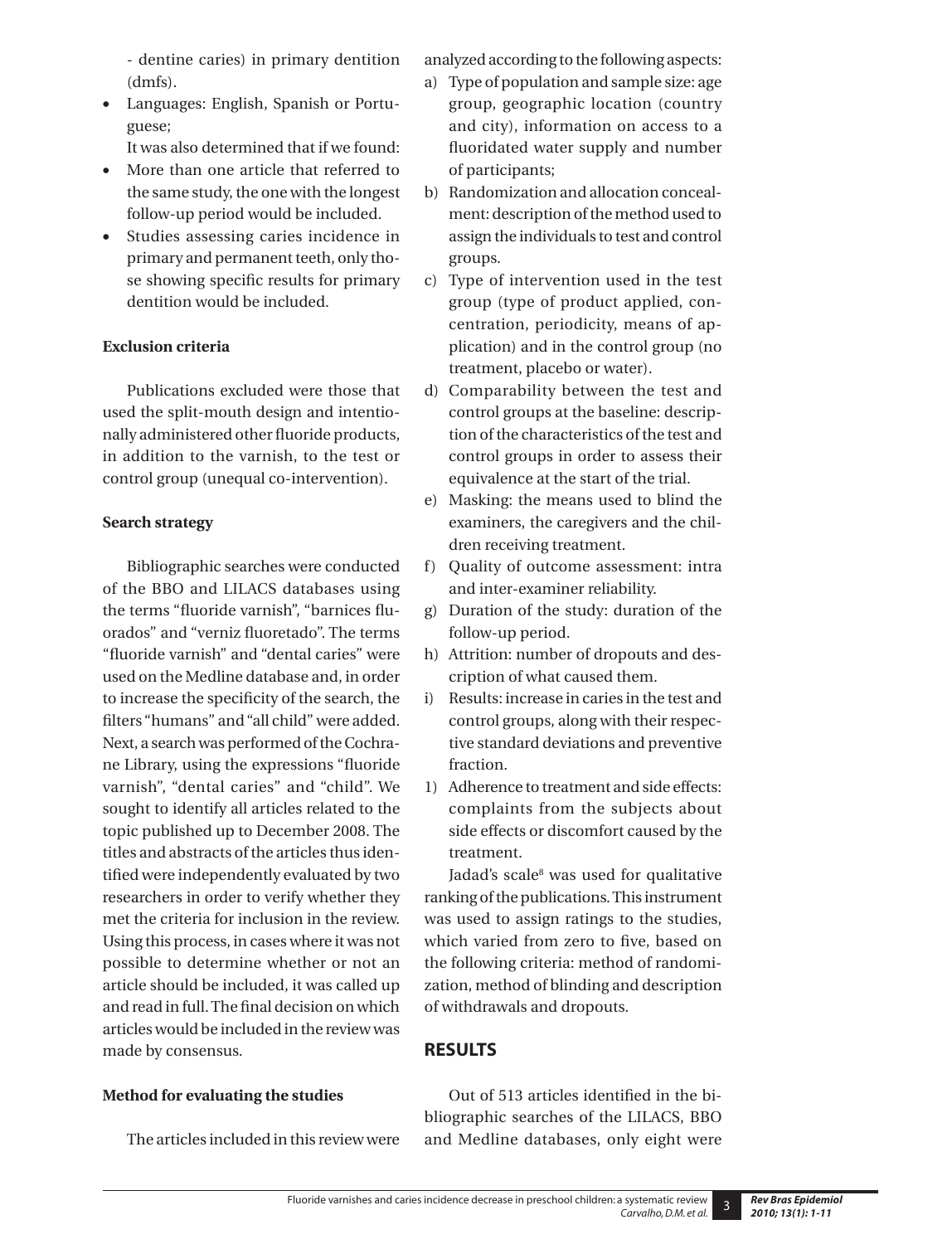selected for inclusion in this review. In the Cochrane database, we found 10 full, systematic reviews and their bibliographic references were checked, but no new article was found that met our criteria for inclusion in this review. (Figure 1)

The controlled clinical trials included were conducted in four countries: China, the United States, Poland and Sweden. The oldest article was published some 30 years ago and the most recent one was published in 2006. In these clinical trials, 2,501 children, aged six months to five years, were assigned to the test (fluoride varnish)

and control groups. The follow-up periods varied from 9 to 30 months and 75% of the studies covered a period of 24 months. (Table 1)

In terms of the concomitant exposure of participants to other sources of fluoride, in two studies it was reported that they were exposed to water supplies with adequate fluoride levels<sup>9,10</sup> and in three other studies $11,12,13$  it was mentioned that most of the children regularly used fluoridated toothpaste. In one of the studies<sup>12</sup>, 27% of the participants regularly used fluoride tablets and in another $14$ , the subjects used



**Figura 1 -** Flowchart of the search strategy.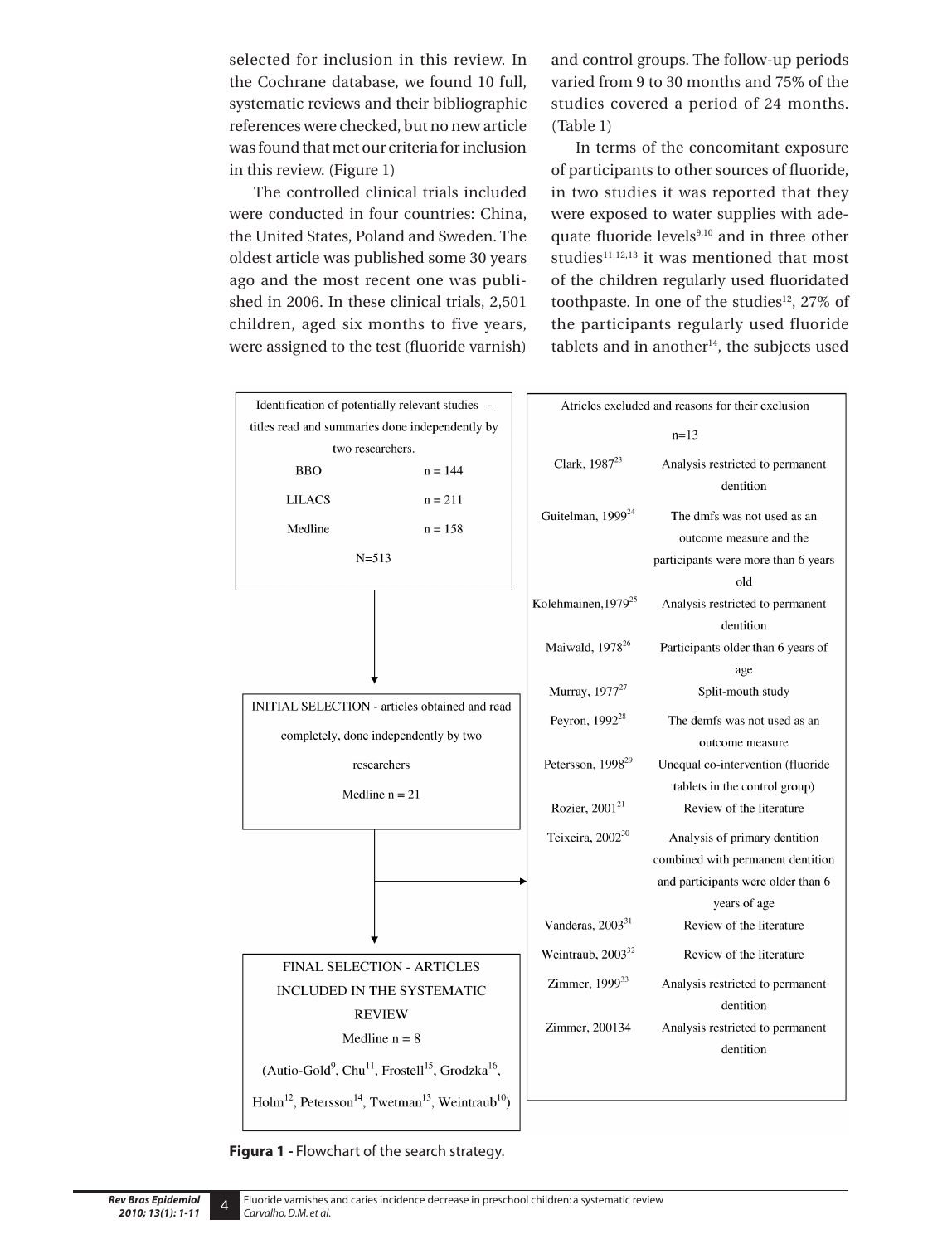| <b>Table 1</b> - Characteristics of the clinical trials included. |
|-------------------------------------------------------------------|
|-------------------------------------------------------------------|

| Main author             | Year/Country | Duration of<br>the study<br>(in months) | Randomi-<br>zation | Age                       | Type of<br>intervention<br>Control<br>group | Interval<br>between                   | Number of participants at<br>the end of the study |     | Widrawal       | Jadad          |
|-------------------------|--------------|-----------------------------------------|--------------------|---------------------------|---------------------------------------------|---------------------------------------|---------------------------------------------------|-----|----------------|----------------|
|                         |              |                                         |                    |                           |                                             | varnish<br>application<br>(in months) | t                                                 | C   | (% )           | clasification  |
| Weintraud <sup>10</sup> | 2006/EUA     | 24                                      | Yes                | 6 a 44 months Oral health | counselling                                 | 6                                     | 70                                                |     | 46             | 4              |
|                         |              |                                         |                    |                           |                                             | 12                                    | 69                                                | 63  |                |                |
| $Chu^{11}$              | 2002/China   | 30                                      | No                 | 3 a 5 years               | Water                                       | 3                                     | 61                                                | 62  | 16             | 0              |
| Autio-Gold <sup>9</sup> | 2001/EUA     | 9                                       | Yes                | 3 a 5 years               | <b>NT</b>                                   | $\overline{4}$                        | 59                                                | 83  | 22             | 2              |
| Twetman <sup>13</sup>   | 1996/Sweden  | 24                                      | No                 | 4 a 5 years               | <b>NT</b>                                   | 6                                     | 442                                               | 374 | $\overline{2}$ |                |
| Frostell <sup>15</sup>  | 1991/Sweden  | 24                                      | Yes                | 4 years                   | <b>NT</b>                                   | 6                                     | 113                                               | 93  | $\mathbf 0$    | $\overline{2}$ |
| Petersson <sup>14</sup> | 1985/Sweden  | 24                                      | No                 | 3 years                   | Oral health<br>counselling                  | 6                                     | 88                                                | 85  | $\overline{4}$ | $\mathbf 0$    |
| Grodzka <sup>16</sup>   | 1982/Poland  | 24                                      | No                 | 3 a 4 years               | <b>NT</b>                                   | 6                                     | 148                                               | 100 | 23             | 1              |
| Holm <sup>12</sup>      | 1979/Sweden  | 24                                      | No                 | 3 years                   | <b>NT</b>                                   | 6                                     | 112                                               | 113 | 10             | 1              |

*NT – No Treatment. This group was not submitted to any treatment. t – test group. c – control group*

a low concentration fluoridated toothpaste (0.025% sodium fluoride - NaF) supplied by the researchers themselves.

Among commercially existing products, the fluoride varnish Duraphat® (5% NaF) was used in seven studies<sup>9,10,11,12,14,15,16</sup> and Fluor Protector® (1% Difluorsilano) was used in a single study<sup>13</sup>. No study used a placebo in the control group. In all of the clinical trials analyzed, except one<sup>11</sup>, the varnish was applied to all of the primary teeth. In the one exception, only the caries lesions present on the upper incisors were treated.

In five studies $12,13,14,15,16$ , the application of fluoride varnish took place every six months, and in two<sup>9,11</sup>, the interval between applications was four and three months, respectively. In the most recent study<sup>10</sup>, there were two test groups: one received yearly applications and the other received 6-month applications.

Assessment of the quality of the clinical trials, using Jadad's scale<sup>8</sup>, showed that most of them presented problems in terms of their design. (Table 1)

Of the works included, only two<sup>10,15</sup> were described as being double-blind, but in one15, it was reported that they were unable to maintain the masking of parents and children throughout the entire study. Three

studies<sup>9,11,14</sup> used masking of the examiners and one study<sup>12</sup> resorted to masking the children's parents. Two articles<sup>13,16</sup> made no mention of the use of any blinding strategy at all.

Intra-examiner and inter-examiner reliability were measured in three studies<sup>9,10,11</sup> and the Kappa coefficient values reported were in a range of 0.71 to 0.96.

Of the three studies<sup>9,10,15</sup> that mentioned having assigned participants to the test and control groups using a randomization process, only one<sup>10</sup> adequately described how the process was carried out. This study also adequately described how the assignment concealment was done. The others<sup>9,15</sup> reported that randomization was used, but did not describe how it was done. In two studies<sup>13,16</sup>, the intervention was assigned by school or health center.

The rate of loss to follow-up was reported in all the studies, but many did not report the reasons why such losses occurred. The latter turned out to be related to change of address, lack of cooperation or refusal to take the treatment, and truancy. In one study<sup>9</sup>, the researchers excluded six children from the control group because they required immediate restorative treatment, and in another<sup>10</sup>, all participants who developed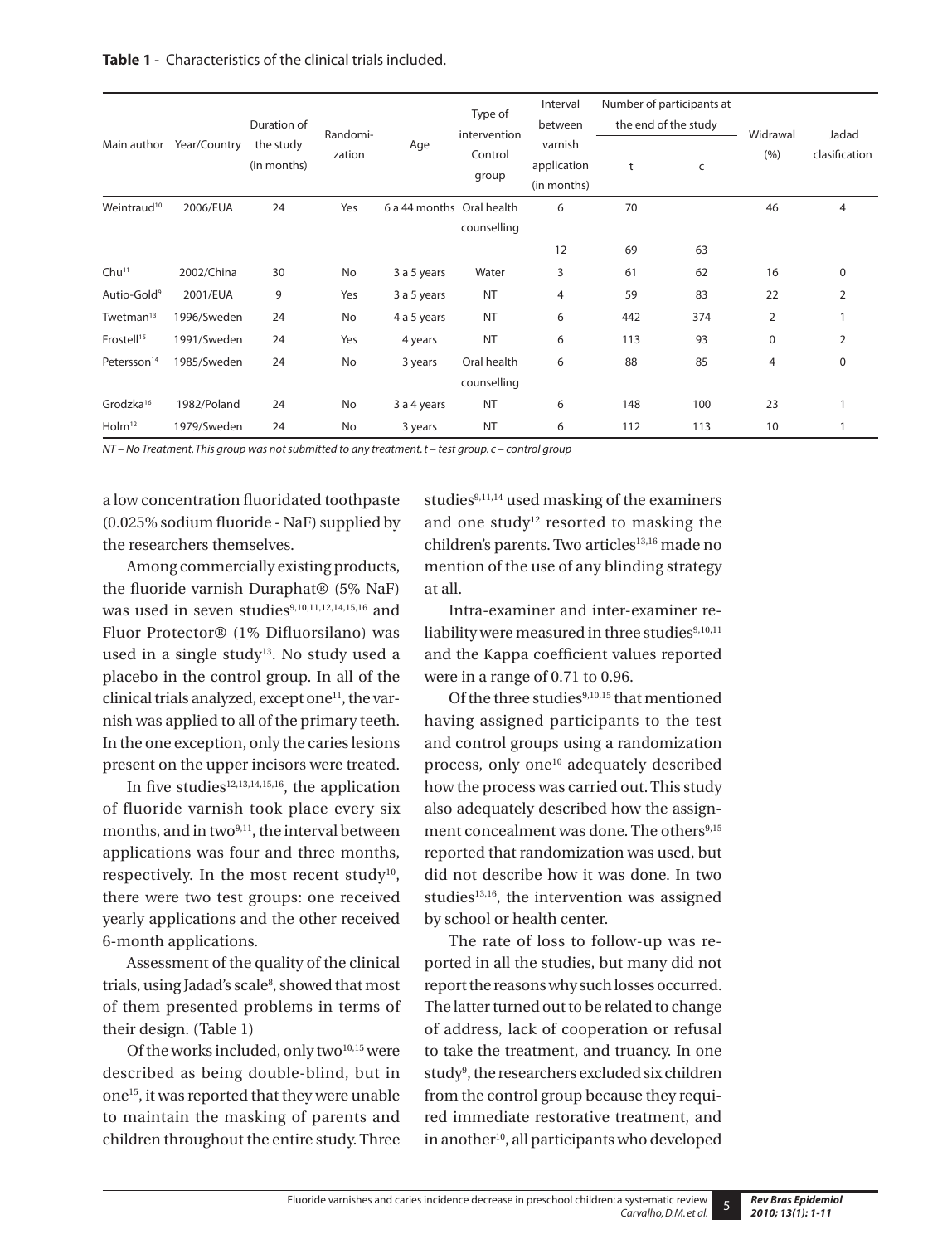caries lesions were excluded from the study in the course of the follow-up.

The initial oral health condition of the children in terms of caries experience was reported in all of the studies and the initial dmfs values varied from zero to 9.90 (Table 2). In one clinical trial<sup>10</sup>, all of the subjects were caries-free at the beginning of the study and in the rest<sup>9,11,12,13,14,15,16</sup>, the test and control groups were comparable in terms of caries experience.

Broad diversity was found between the trials in terms of caries increment in the test and control groups, with the average increase in the number of cavitated carious surfaces varying from 0.5 to 6.3 in the test group and from 1.4 to 6.7 in the control group. The differences between the test and control groups in the increment in cavitated carious lesions varied from 0.30 to 1.64. The prevented fraction, which is the difference in the caries increment between the test and control groups expressed as a percentage of the caries increment of the control group, varied from 5 to 63% and the highest values were found in the most recent studies. (Table 2) (Figure 2)

Examination of Table 2 suggests a major asymmetry in the distribution of the data on the mean number of carious, missing and filled dental surfaces (dmfs). Several means showed values less than twice the standard deviation<sup>17</sup>, which ruled out the calculation of combined means using the weighted mean difference and the standardized mean difference. It was not possible to perform transformations to make the data more symmetrical since the raw data from the studies was not available. For the same reason, meta-regression was not used to assess sources of heterogeneity between the studies.

One study<sup>11</sup> mentioned that no side effects were observed, such as gingival tissue damage, and another<sup>10</sup> reported that no side effect associated with the intervention was

**Table 2**: Mean number of decayed, missing and filled surfaces (dmfs), initial and final, mean caries increment in test and control groups (standard deviation), *P*-values for the difference in caries increment between test and control groups and prevented fractions.

|                         | Test group      |                           |                       |                                  |     |                         | Control group         |                                  |               |                       |
|-------------------------|-----------------|---------------------------|-----------------------|----------------------------------|-----|-------------------------|-----------------------|----------------------------------|---------------|-----------------------|
| Author                  | N               | initial<br>dmfs<br>(SD)   | final<br>dmfs<br>(SD) | mean caries<br>increment<br>(SD) | N   | initial<br>dmfs<br>(SD) | final<br>dmfs<br>(SD) | mean caries<br>increment<br>(SD) | $P$ -value    | Prevented<br>fraction |
| Weintraub <sup>10</sup> | 69a             | 0.00<br>(ni)              | 0.70<br>(1.80)        | 0.70<br>(ni)                     | 63  | 0.00<br>(ni)            | 1.70<br>(3.10)        | 1.70<br>(ni)                     | $p \leq 0.01$ | 58%                   |
|                         | 70 <sup>b</sup> | 0.00<br>(n <sub>i</sub> ) | 0.70<br>(2.10)        | 0.70<br>(ni)                     |     |                         |                       |                                  |               |                       |
| Chu <sup>11</sup>       | 61              | 4.71<br>(ni)              | 4.33<br>(ni)          | 0.70<br>(ni)                     | 62  | 4.36<br>(ni)            | 4.24<br>(ni)          | 1.58<br>(n <sub>i</sub> )        | p < 0.001     | 56%                   |
| Autio-Gold <sup>9</sup> | 59              | 2.51<br>(4.02)            | 3.05<br>(4.25)        | 0.54<br>(ni)                     | 83  | 2.58<br>(3.27)          | 4.05<br>(4.40)        | 1.47<br>(n <sub>i</sub> )        | p < 0.05      | 63%                   |
| Twetman <sup>13</sup>   | 442             | 1.00<br>(2.36)            | 2.07<br>(ni)          | 1.07<br>(1.96)                   | 374 | 0.95<br>(2.14)          | 2.48<br>(ni)          | 1.53<br>(2.55)                   | p < 0.01      | 30%                   |
| Frostell <sup>15</sup>  | 113             | 2.75<br>(ni)              | 5.01<br>(ni)          | 2.26<br>(ni)                     | 93  | 3.34<br>(ni)            | 6.94<br>(ni)          | 3.60<br>(ni)                     | p < 0.01      | 37%                   |
| Petersson <sup>14</sup> | 88              | 0.90<br>(ni)              | 2.60<br>(ni)          | 1.70<br>(ni)                     | 85  | 0.90<br>(ni)            | 2.90<br>(ni)          | 2.00<br>(n <sub>i</sub> )        | ni            | 15%                   |
| Grodzka <sup>16</sup>   | 148             | 9.90<br>(7.96)            | 16.25<br>(ni)         | 6.35<br>(4.98)                   | 100 | 9.70<br>(7.19)          | 16.41<br>(ni)         | 6.71<br>(5.22)                   | p > 0.1       | 5%                    |
| Holm <sup>12</sup>      | 112             | 1.05<br>(2.34)            | 3.15<br>(4.12)        | 2.10<br>(2.75)                   | 113 | 0.71<br>(1.62)          | 4.47<br>(5.29)        | 3.74<br>(4.62)                   | p < 0.05      | 44%                   |

**SD**– standard deviation, ni- not informed <sup>a</sup>-Annual application of the varnish <sup>b</sup>- Semiannual application of the varnish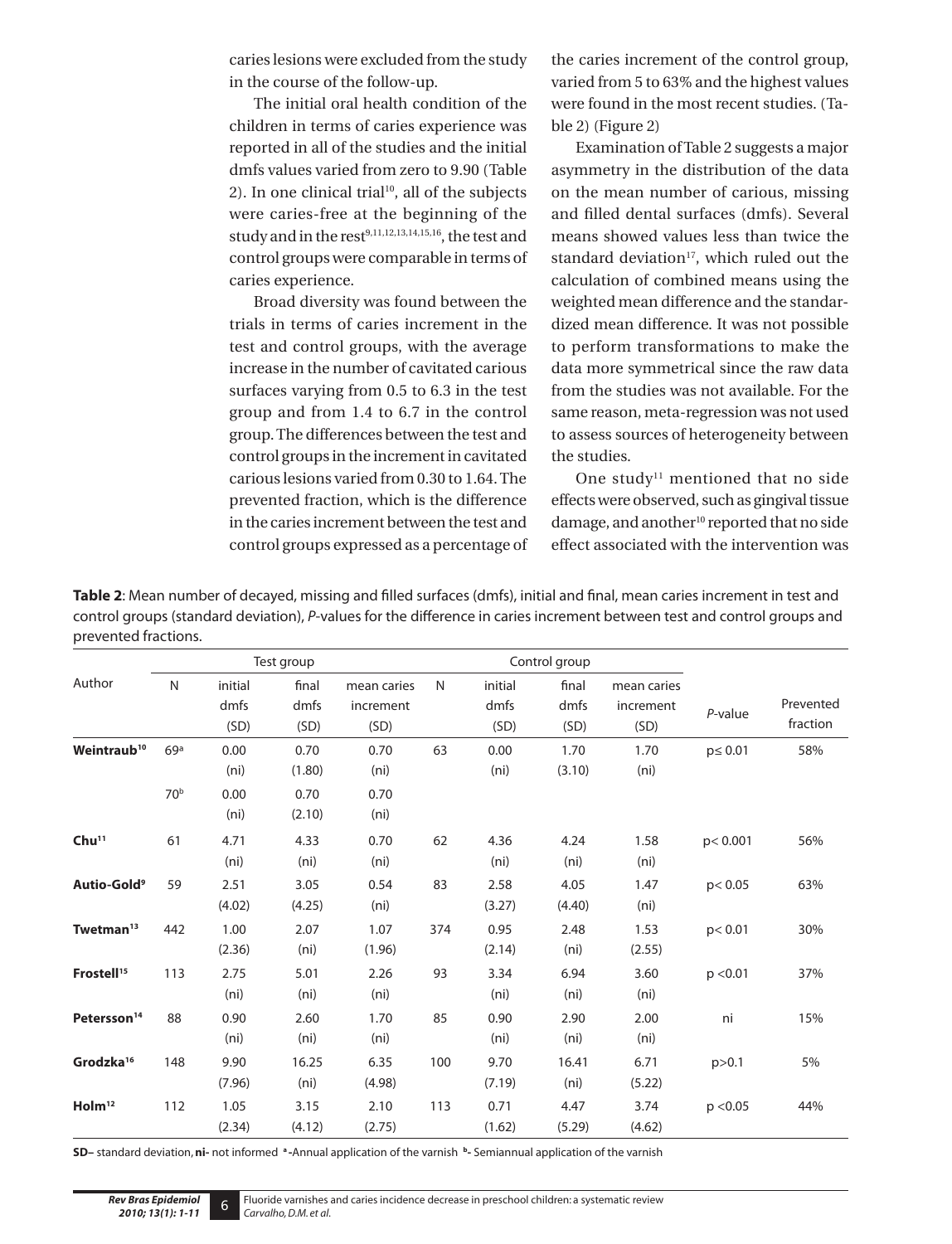

**Figure 2** *-* Prevented fractions by year of publication of the study.

described by the children's caregivers.

# **DISCUSSION**

Those controlled clinical studies that assessed the effectiveness of the fluoride varnish in primary dentition and were included in this review showed differences in relation to various aspects likely to affect their results, which make it difficult to compare their results. For example, there was no homogeneity between the studies concerning: previous caries experience of the subjects, the type of treatment administered to the control group, the children's exposure to other sources of fluoride and the interval between varnish applications. Nevertheless, all of the studies, except one<sup>16</sup>, showed some benefit from using the varnish.

Of the eight studies, four $12,13,14,15$  were conducted in Sweden and mainly involved population groups with little caries experience. Only two clinical trials, one conducted in China<sup>11</sup> and the other in Poland<sup>16</sup>, studied children with a high prior disease experience. In those children with high dmfs at the outset of the study, the prevented fractions were 5%<sup>16</sup> and 56%<sup>10</sup>, and in those where the initial dmfs values were low, preventive fractions of 15%14 and 58%10 were observed. It was not possible to conclude whether or not the magnitude of the fluoride varnish effect is related to

previous caries experience.

An interesting finding is that no work used a placebo in the control group. In one study<sup>11</sup>, the dental surfaces of the children in the control group were painted with water, and in another<sup>10</sup>, these surfaces were rubbed with the back side of a gauze compress containing the varnish. Although one cannot rule out the possibility that these strategies may have worked, being considered by the parents and the children to be a form of treatment, it should be noted that they do not simulate the yellowish appearance of the teeth and the change in taste following application of the varnish.

As for the effect of the varnish in children who are regularly exposed to fluoride from other sources, the results suggest that having the fluoride varnish applied professionally provides additional protection against dental caries in populations that consume fluoridated water<sup>9,10</sup> and/or use fluoridated toothpaste $11,12,13$ . From the clinical perspective, this information is quite relevant to the current situation in which children are routinely exposed to fluoridated water and/ or use fluoridated toothpastes.

It was not possible to determine whether the fluoride concentration in the varnish affects its prophylactic capacity, since only one study13 used the product FluorProtector® (1% Difluorsilano), while the others used Duraphat® (5% NaF), but the studies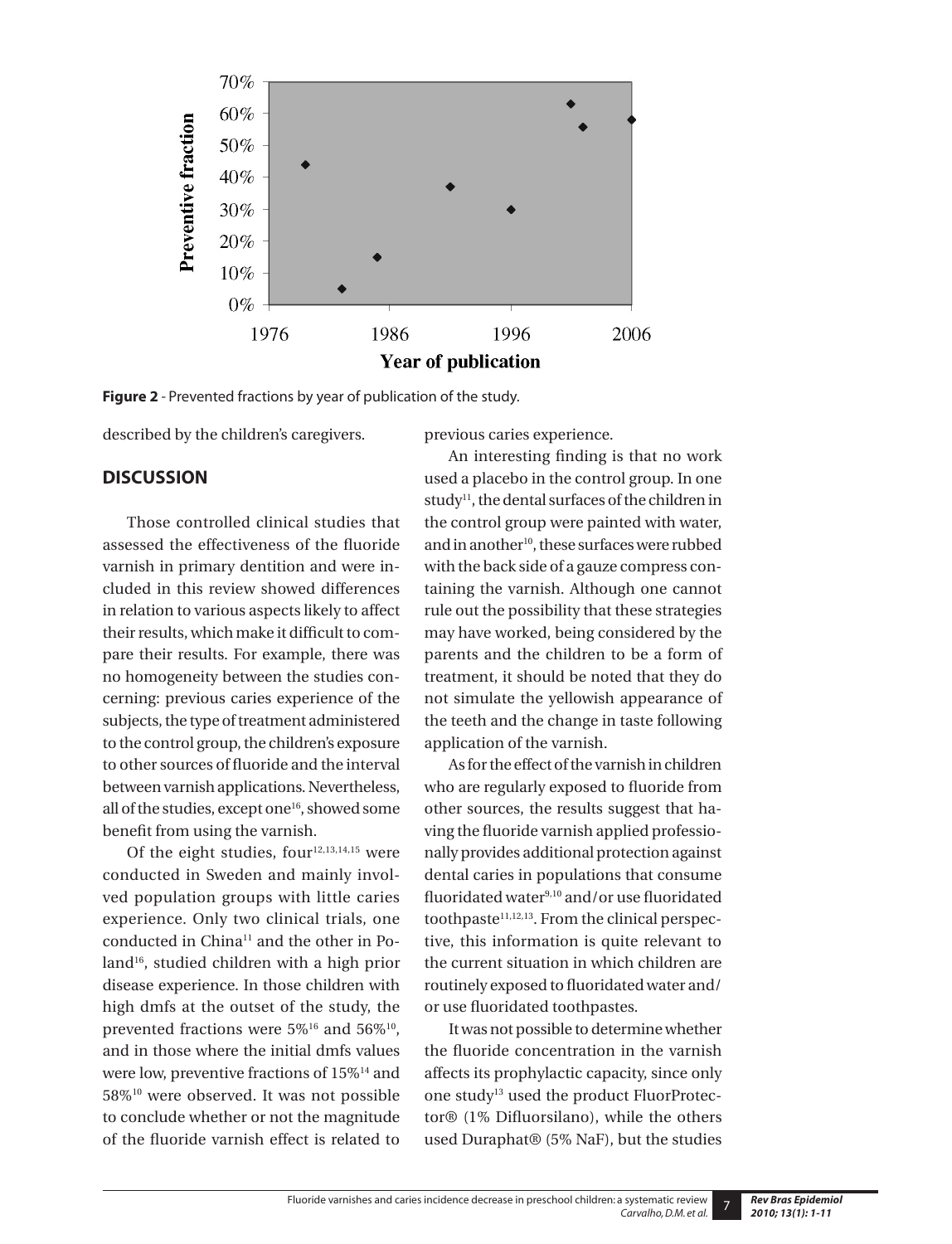that obtained the highest preventive fractions used the product with the highest concentration. It was also not possible to conclude what the ideal interval is for varnish applications, but in those studies that used intervals of four and three months between applications $9,11$ , the preventive fractions were higher than in five studies with 6-month applications<sup>12,13,14,15,16</sup>. Nevertheless, this conclusion should be evaluated with caution, given that only two studies used intervals of less than six months.

Despite professional application of fluoride varnish being cited as a safe method with broad acceptance by patients<sup>3,5</sup>, this review was unable to assess whether these allegations are true since only two of the most recent studies<sup>10,11</sup> supplied data on the absence of side effects immediately after application. No study considered the possibility that using fluoride varnish might increase the risk of dental fluorosis.

The problems associated with the design of the clinical studies included in this review should also be taken into consideration.

The random assignment of subjects to the test and control groups through the use of proper randomization procedures was apparent in only one study<sup>10</sup>. Even so, that study suffered a high dropout rate and, at the end of the first year of follow-up intentionally excluded any children who had developed dental caries. This exclusion was unequal since it involved more participants in the control group than in each of the test groups (yearly and 6-month varnish application). It is thus not possible to guarantee that the dropouts and exclusions in question had no effect on the results. It is also relevant to highlight that, in two studies<sup>13,16</sup>, assignment of the intervention was done by groups and not individuals, without this factor being taken into consideration in the statistical analyses.

It is interesting to note that, although Weintraub's study $10$  presents the abovementioned limitations, it is cited as a basis for recommendations related to the professional use of fluorides for preventing caries in children as part of policies and practice

guidelines such as those developed by the American Academy of Pediatric Dentistry<sup>18</sup>, for example.

Other problems that may have contributed to compromising the internal validity of the studies were: the absence of masking<sup>12,13,16</sup> and calibration<sup>12,13,14,15,16</sup> of the examiners, and the lack of use of a placebo in the control group.9,10,11,12,13,14,15,16

Unfortunately, in the course of conducting the present review, we found only a small number of publications on the effect of fluoride varnish on the incidence of dental caries in primary teeth. An especially important finding for Brazilian professionals was the absence of controlled clinical studies using locally manufactured products, such as Fluorniz® (5.0% NaF) and Biophat® (6.0% NaF and 6.0% CaF - calcium fluoride), which generally cost less than the product found to be most often evaluated (Duraphat®).

It was also found that most of the publications do not meet the basic requirements for producing high-quality scientific evidence, which is shown by the fact that only one of the trials included obtained a rating higher than 2 according to the ranking criteria proposed by Jadad<sup>8</sup>. We also found impediments to performing metanalysis, such as asymmetry and the lack of information on standard deviations.

The conclusions from three systematic reviews19,20,21 published up to December 2008 on the strength of available evidence for the preventive effects of fluoride varnishes in primary dentition do not match up. Marinho et al.<sup>19</sup> suggested that professional application of fluoride varnish might offer a substantial benefit for primary dentition. However, Petersson et al.<sup>20</sup> and Rozier<sup>21</sup> state that there is no conclusive evidence that treatment with fluoride varnish reduces caries incidence in primary dentition. In contrast, the American Academy of Pediatric Dentistry18 recommends professional use of fluoride varnish to prevent or reverse the demineralization of dental enamel in children with a moderate to high risk of dental caries. Finally, in addition to there being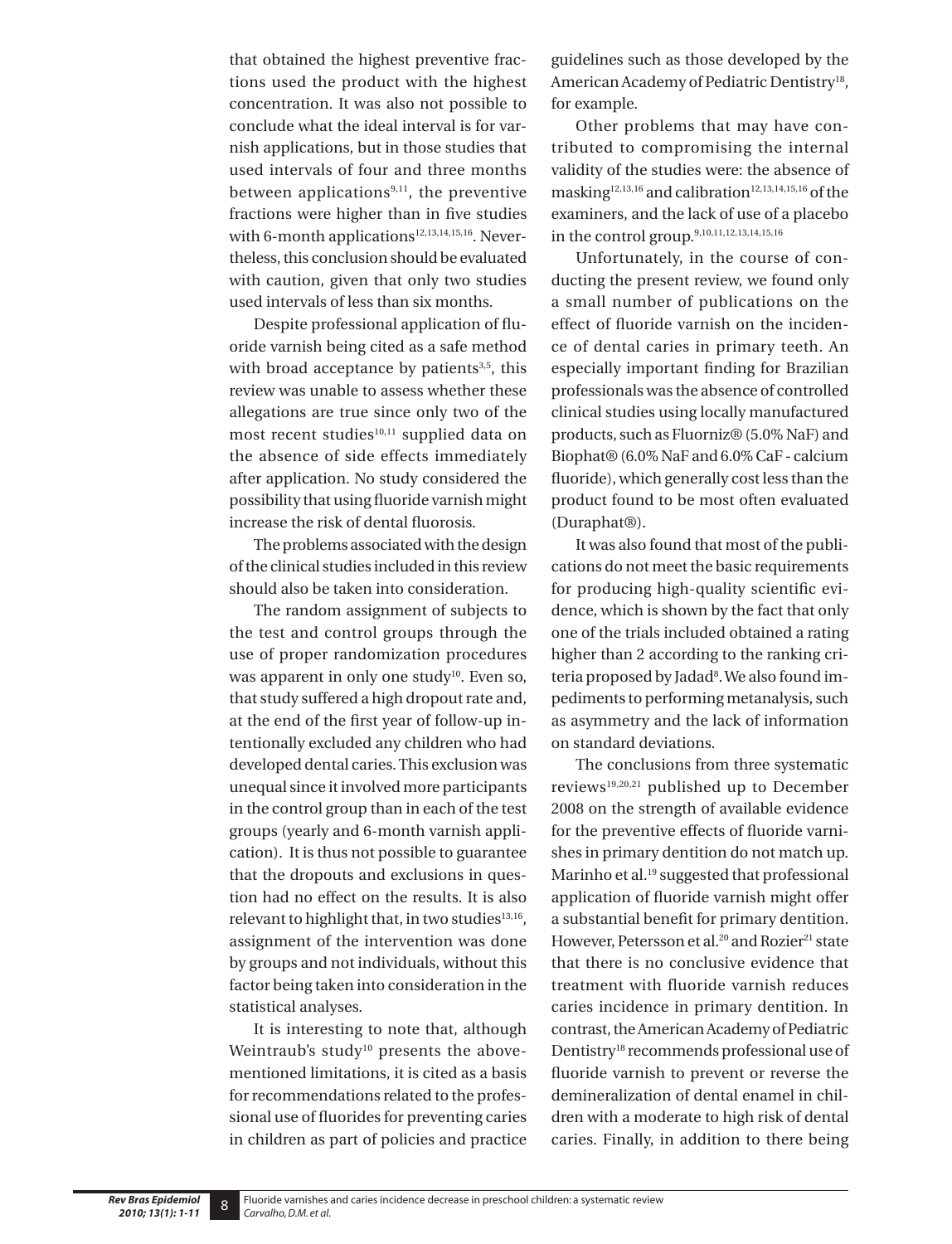no evidence on the magnitude of benefit offered by the varnish in terms of individual caries risk, the efficacy of the disease control strategy based on individual risk has been the subject of criticism. The idea underlying the high-risk approach is that by tracking the most susceptible individuals, prevention can be directed toward those who will benefit the most, thus promoting the optimal use of available resources. However, for this to occur, there must be valid and reliable ways to estimate individual risk and it must be the case that a small number of individuals with a high risk of disease is responsible for a substantially higher number of carious lesions rather than a large number of individuals with a low risk of disease. Thus, currently, from a public health point of view, population and population-targeted strategies would seem to be more appropriate as an approach to dealing with dental caries. In the population-risk strategy, actions target the entire population and in the populationtargeted strategy, groups of more vulnerable individuals constitute the targets of the actions<sup>22</sup>. In the present review, we found that the highest preventive fractions were obtained in the most recent studies, which were conducted with population groups more prone to disease and regularly exposed to fluorides through toothpastes or public water supplies, which suggests that the professional use of fluoride varnish may be useful when one opts for a caries control strategy based on a population-targeted strategy. Nevertheless, caution should be taken before reaching a positive conclusion on implementing the use of this measure in public health since, in absolute terms, each child treated with the varnish had, on ave-

# rage, one less carious dental surface than a child not treated. Furthermore, there is still a lack of data on the possible side effects of fluoride varnishes.

# **CONCLUSION**

The results of the controlled clinical trials published in the research literature and included in the present review suggest that fluoride varnish is capable of reducing the incidence of caries in the primary teeth of children six years of age or younger, but provide no conclusive scientific evidence in this respect. It is recommended that welldesigned, randomized clinical trials be conducted along this line of investigation. Such clinical trials should seek to assess: whether there is an ideal interval for applying the varnishes - taking into consideration the cost-benefit ratio, whether the magnitude of the beneficial effect of fluoride varnish is associated with prior caries experience and what magnitude of additional benefit is derived from the application of fluoride varnish in populations exposed to fluoridated water and toothpastes. Moreover, it is important to investigate whether fluoride varnishes are, in fact, well accepted by children and their parents, and whether or not they cause side effects.

#### **Collaborators**

Denise Martins Carvalho and Branca Heloisa de Oliveira performed the bibliographic searches and article selection. All of the authors participated in the critical evaluation of the publications included in the review and in writing the article.

# **References**

- 1. BRASIL. Ministério da Saúde. Coordenação Nacional de Saúde Bucal. Projeto SB Brasil 2003. *Condições de saúde bucal da população brasileira. Resultados prin*cipais. Brasília; 2004.
- 2. National Center for Caries Disease Prevention and Health Promotion. *Oral Health Resources – Children's Oral Health Overview*; 2006.
- 3. National Institutes of Health (NIH). Consensus Development Conference on Diagnosis and Management of Dental Caries Throughout Life. Bethesda, MD, March 26-28, 2001. Conference Papers. *J Dent Educ* 2001; 65(10): 935-1179.

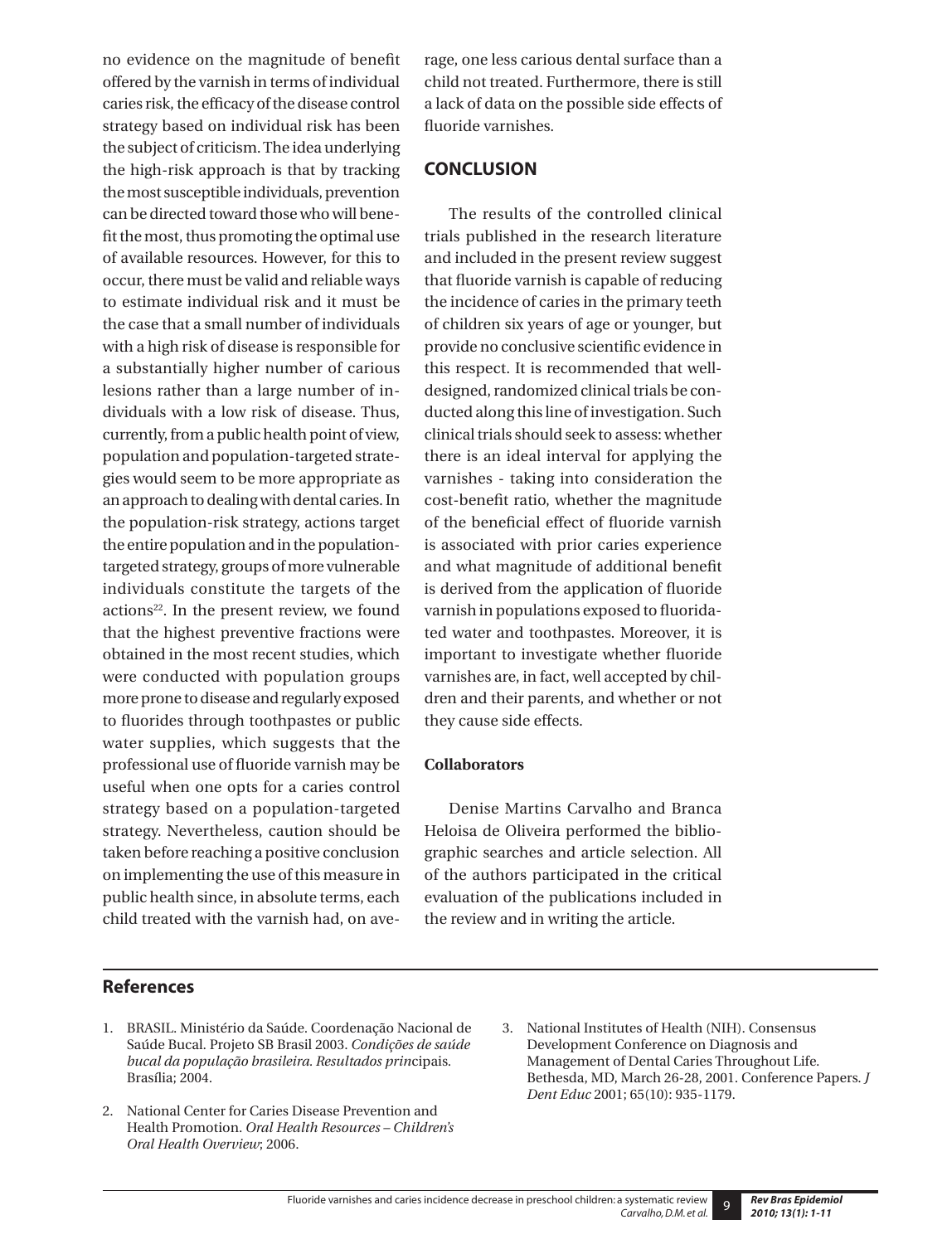- 4. Marinho VC, Higgins JP, Sheiham A, Logan S. Fluoride toothpastes for preventing dental caries in children and adolescents. *Cochrane Database Syst Rev* 2003(1): CD002278.
- 5. Beltran-Aguilar ED, Goldstein JW, Lockwood SA. Fluoride varnishes. A review of their clinical use, cariostatic mechanism, efficacy and safety. J Am Dent Assoc 2000; 131(5): 589-96.
- 6. Petersson LG, Twetman S, Pakhomov GN. *Fluoride varnish for community-based caries prevention in children.* Geneva: WHO; 1997.
- 7. Higgins JPT, Green S (editors). *Cochrane Handbook for Systematic Reviews of Interventions* Version 5.0.1 [updated September 2008]. The Cochrane Collaboration; 2008. Available from www.cochrane-handbook.org.
- 8. Jadad AR, Moore RA, Carroll D, Jenkinson C, Reynolds DJ, Gavaghan DJ et al. Assessing the quality of reports of randomized clinical trials: is blinding necessary? *Control Clin Trials* 1996; 17(1): 1-12.
- 9. Autio-Gold JT, Courts F. Assessing the effect of fluoride varnish on early enamel carious lesions in the primary dentition. *J Am Dent Assoc* 2001; 132(9): 1247-53; quiz 317-8.
- 10. Weintraub JA, Ramos-Gomez F, Jue B, Shain S, Hoover CI, Featherstone JD et al. Fluoride varnish efficacy in preventing early childhood caries. *J Dent Res* 2006; 85(2): 172-6.
- 11. Chu CH, Lo EC, Lin HC. Effectiveness of silver diamine fluoride and sodium fluoride varnish in arresting dentin caries in Chinese pre-school children. *J Dent Res* 2002; 81(11): 767-70.
- 12. Holm AK. Effect of fluoride varnish (Duraphat) in preschool children. *Community Dent Oral Epidemiol* 1979; 7(5): 241-5.
- 13. Twetman S, Petersson LG, Pakhomov GN. Caries incidence in relation to salivary mutans streptococci and fluoride varnish applications in preschool children from low- and optimal-fluoride areas. *Caries Res* 1996; 30(5): 347-53.
- 14. Petersson LG, Koch G, Rasmusson CG, Stanke H. Effect on caries of different fluoride prophylactic programs in preschool children. A two year clinical study. *Swed Dent J* 1985; 9(3): 97-104.
- 15. Frostell G, Birkhed D, Edwardsson S, Goldberg P, Petersson LG, Priwe C et al. Effect of partial substitution of invert sugar for sucrose in combination with Duraphat treatment on caries development in preschool children: the Malmo Study. *Caries Res* 1991; 25(4): 304- 10.
- 16. Grodzka K, Augustyniak L, Budny J, Czarnocka K, Janicha J, Mlosek K et al. Caries increment in primary teeth after application of Duraphat fluoride varnish. *Community Dent Oral Epidemiol* 1982; 10(2): 55-9.
- 17. Altman DG, Bland JM. Detecting skewness from summary information. *BMJ* 1996; 313: 1200.
- 18. American Academy of Pediatric Dentistry. Policy on use of fluoride. *Pediatric Dentistry. Reference manual* 2009/2010; 31(6): 34-5.
- 19. Marinho VC, Higgins JP, Logan S, Sheiham A. Fluoride varnishes for preventing dental caries in children and adolescents. *Cochrane Database Syst Rev* 2002(3): CD002279.
- 20. Petersson LG, Twetman S, Dahlgren H, Norlund A, Holm AK, Nordenram G et al. Professional fluoride varnish treatment for caries control: a systematic review of clinical trials. *Acta odont scand* 2004; 62(3): 170-6.
- 21. Rozier RG. Effectiveness of methods used by dental professionals for the primary prevention of dental caries. *J Dent Educ* 2001; 65(10): 1063-72.
- 22. Batchelor P, Sheiham A. The limitations of a "highrisk" approach for the prevention of dental caries. *Community Dentistry and Oral Epidemiology* 2002; 30: 302-12.
- 23. Clark DC, Stamm JW, Tessier C, Robert G. The final results of the Sherbrooke-Lac Megantic fluoride varnish study*. J Canad Dent Ass* 1987; 53(12): 919-22.
- 24. Guitelman I, Sebelli P, Delgado S, Medina E, Samuelian C, Ciccorossi E. Efectividad de dos barnices en la remineralización de la mancha blanca. *Bol Assoc Argent Odontol Ninos* 1999; 28(3): 11-3.
- 25. Kolehmainen L, Kerosuo E. The clinical effect of application of a urethane lacquer containing silane fluorine. A one-year study. *Proc Finn Dent Soc*1979; 75(4): 69-71.
- 26. Maiwald HJ, Ruiz MS, Despaigne BF. Fluorine varnish application study. Experience after four and half years. *Rev Cubana Estomatol* 1978; 15(3): 109-14.
- 27. Murray JJ, Winter GB, Hurst CP. Duraphat fluoride varnish. A 2-year clinical trial in 5-year-old children. *Br Dent J* 1977; 143(1): 11-7.
- 28. Peyron M, Matsson L, Birkhed D. Progression of approximal caries in primary molars and the effect of Duraphat treatment. *Scand J Dent Res* 1992; 100(6): 314- 8.
- 29. Petersson LG, Twetman S, Pakhomov GN. The efficiency of semiannual silane fluoride varnish applications: a two-year clinical study in preschool children. *J Publ Hlth Dent* 1998; 58(1):57-60.
- 30. Teixeira RTS, Brauna APVS, Pacheco CMF, Aoki MS, Gomes MF. Efeitos do verniz com flúor Duraphat na prevenção da cárie em pacientes com paralisia cerebral. *Rev Assoc Paul Cir Dent* 2002; 56(1): 57-61.
- 31. Vanderas AP, Skamnakis J. Effectiveness of preventive treatment on approximal caries progression in posterior primary and permanent teeth: a review. *Eur J Paediatr Dent* 2003; 4(1): 9-15.